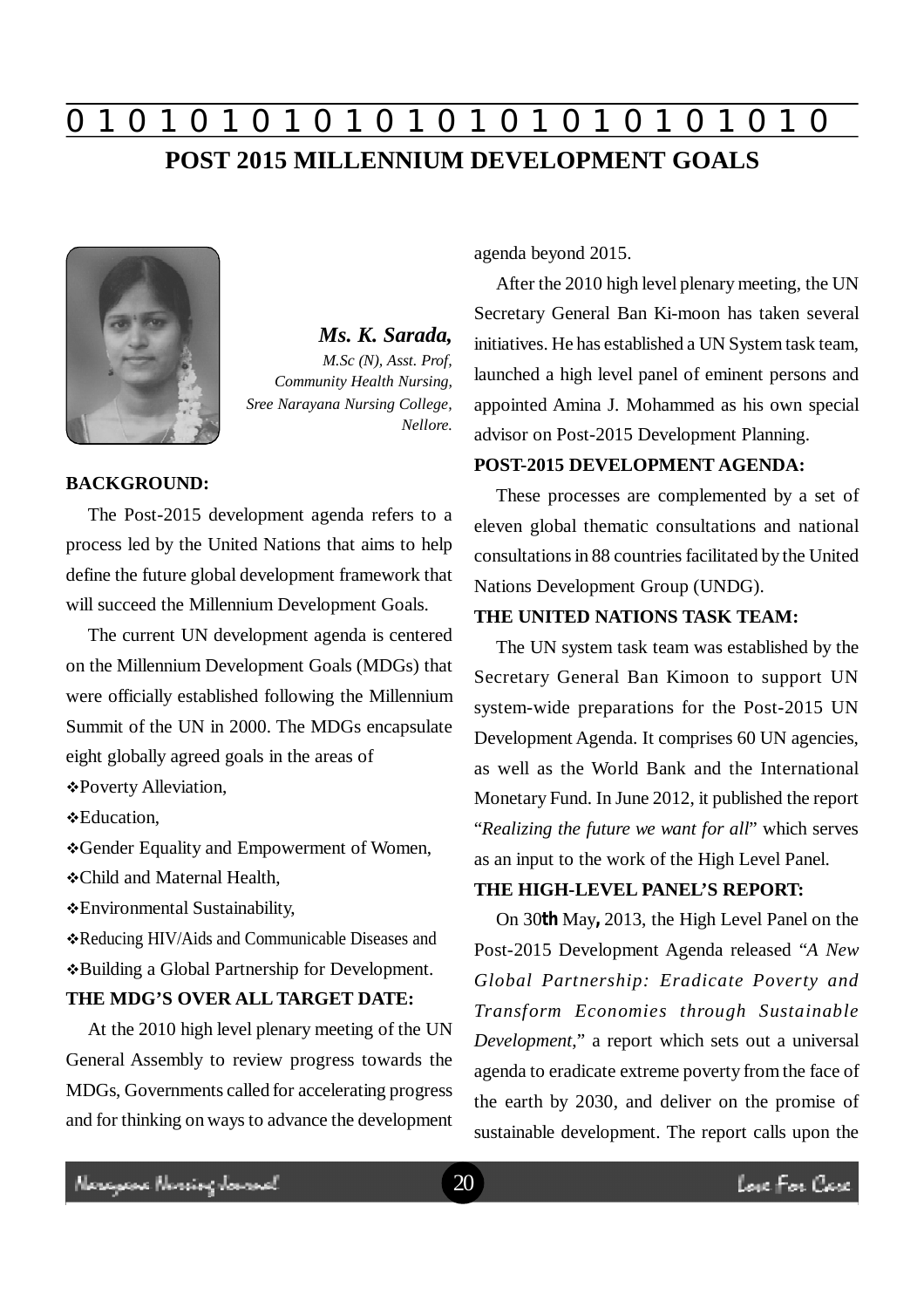world to rally around a new Global Partnership that offers hope and a role to every person in the world. The report was launched at a press conference by the Secretary General Ban Ki-moon and Helen Clark, UNDP Administrator and chair of UNDG on 10 September 2013 in New York.

#### *POST 2015 GOALS:*

In the report, the Panel calls for the new post-2015 goals to drive five big transformation shifts:

**1. Leave no one behind:** After 2015, should move from reducing to ending extreme poverty, in all its forms. And ensure that no person – regardless of ethnicity, gender, geography, disability, race or other status – is denied basic economic opportunities and human rights.

*2.* **Put Sustainable Development at the Core**: To integrate the social, economic and environmental dimensions of sustainability. They should act slow to change the alarming pace of climate and environmental degradation, which pose unprecedented threats to humanity.

3. **Transform economies for jobs and inclusive growth**: A profound economic transformation can end extreme poverty and improve livelihoods, by harnessing innovation, technology, and the potential of business. More diversified economies, with equal opportunities for all, can drive social inclusion, especially for young people, and foster sustainable consumption and production patterns.

4. **Build peace and effective, open and accountable institutions for all**: Freedom from conflict and violence is the most fundamental human entitlement, and the essential foundation for building peaceful and prosperous societies. At the same time, people all over the world expect their governments to be honest, accountable, and responsive to their needs, calling for a fundamental shift – to recognize peace and good governance as a core element of well-being, not an optional extra.

5. **Forge a new global partnership**: A new spirit of solidarity, cooperation, and mutual accountability must underpin the post-2015 agenda. This new partnership should be based on a common understanding of our shared humanity, based on mutual respect and mutual benefit. It should be centered on people, including those affected by poverty and exclusion, women, youth, the aged, disabled persons, and indigenous peoples. It should include civil society organizations, multilateral institutions, local and national governments, the scientific and academic community, businesses, and private philanthropy.

### **"Delivering the Post-2015 Development Agenda" report from the dialogues on implementation**

This United Nations Development Group (UNDG) report picks up from where the "A Million Voices" report left off by looking more in depth at factors within a specific country that will either support or impede implementation. The findings of this report derive from six Dialogues revealing several main principles in order to support the successful implementation of the new development agenda:

participation, inclusion, and the need for strengthened capacities and partnerships.

 **Localizing the agenda**: From the Millennium Development Goals (MDGs), one of the key lessons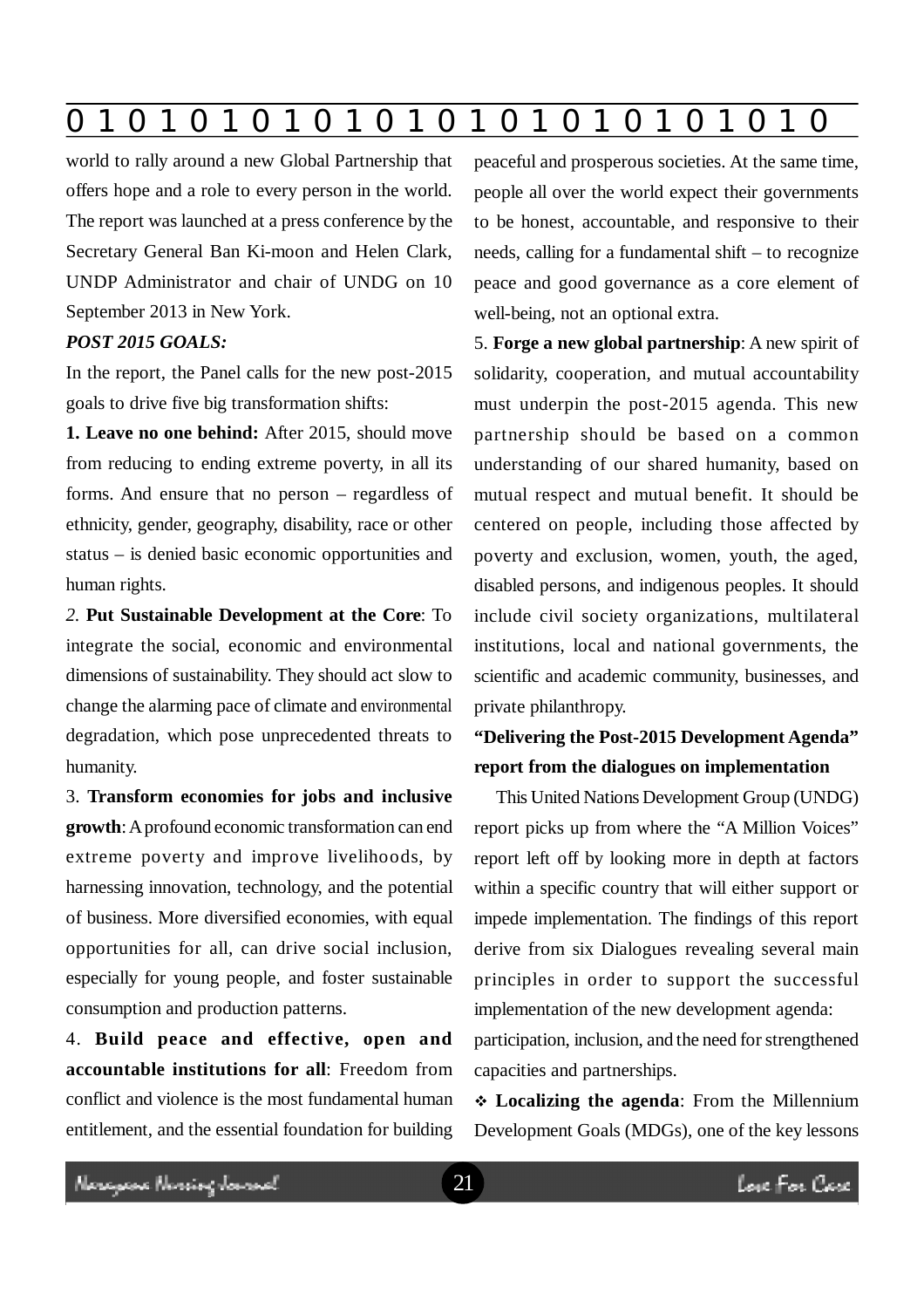**0 z 0 z 0 z 0 z 0 z 0 z 0 z 0 z 0 z 0 z 0 z 0 z 0**

learned was the importance of national and local contexts. This idea of a localized agenda stresses the critical role of local governments, diversity of local stakeholders, and the need to invest in capacities and resources at the local level for implementation, ownership, monitoring and accountability.

 **Capacities and institutions**: To achieve a transformation agenda, need to be transformed institutions that highlight the importance of national-level actors. This new agenda takes into account a diversity of stakeholders with policies and actions derived from a specific national context. When strengthening capacities they should concentrate on existing institutions and national development plans.

 **Participatory monitoring and accountability**: To actively engage with individuals by embedding participation as a principle for the realization of a new post-2015 development agenda. This new development agenda will be aligned with a human rights approach that will improve the quality and refine policies over time.

 **Culture:** Utilizing cultural values and culturally sensitive approaches can mediate and improve development outcomes by providing a space where opportunities for education, gender equality and women's and girls' empowerment, environmental sustainability, and durable urbanization can be realized.

 **Private Sector:** Partnerships with the private sector will prove to be useful due to its ability to create an environment favorable to social and environmental impacts. By reinforcing the nature of ethical business practices, businesses can move beyond financial contributions and move towards poverty eradication and sustainability.

 **Civil Society:** The diversity of civil society can create an enabling environment that will strengthen the impact and trust of multiple stakeholders. By partnering with civil society, a space will be created that is more inclusive and responsive towards the local and global voices of stakeholders. Civil society will also create strong accountability mechanisms that can be used to measure implementation.

## **AREAS GAINING TRACTION IN THE POST 2015 CONVERSATION:**

Researchers found that areas gaining traction in the post 2015 conversation include,

 $\triangleright$  Building accountability for goals into the heart of a new framework.

 $\triangleright$  Ensuring there is transparency for how resources are used.

 $\geq$  Commitments on civil and political freedoms.

 $\triangleright$  Supporting effective institutions of the state.

 $\triangleright$  They warn against the polarization of the debate around the strength of the post-2015 goals.

 They found that 'some political, governance and accountability features do seem to shape whether and how MDG commitments have been achieved (alongside important issues of resourcing, technical capacities and others)' and identified key factors below -

 $\triangleright$  Credible political commitments between politicians and citizens are essential.

 $\triangleright$  More inclusive institutions matter, as well as the ability to work together.

 $\triangleright$  States effectiveness is a determinant of